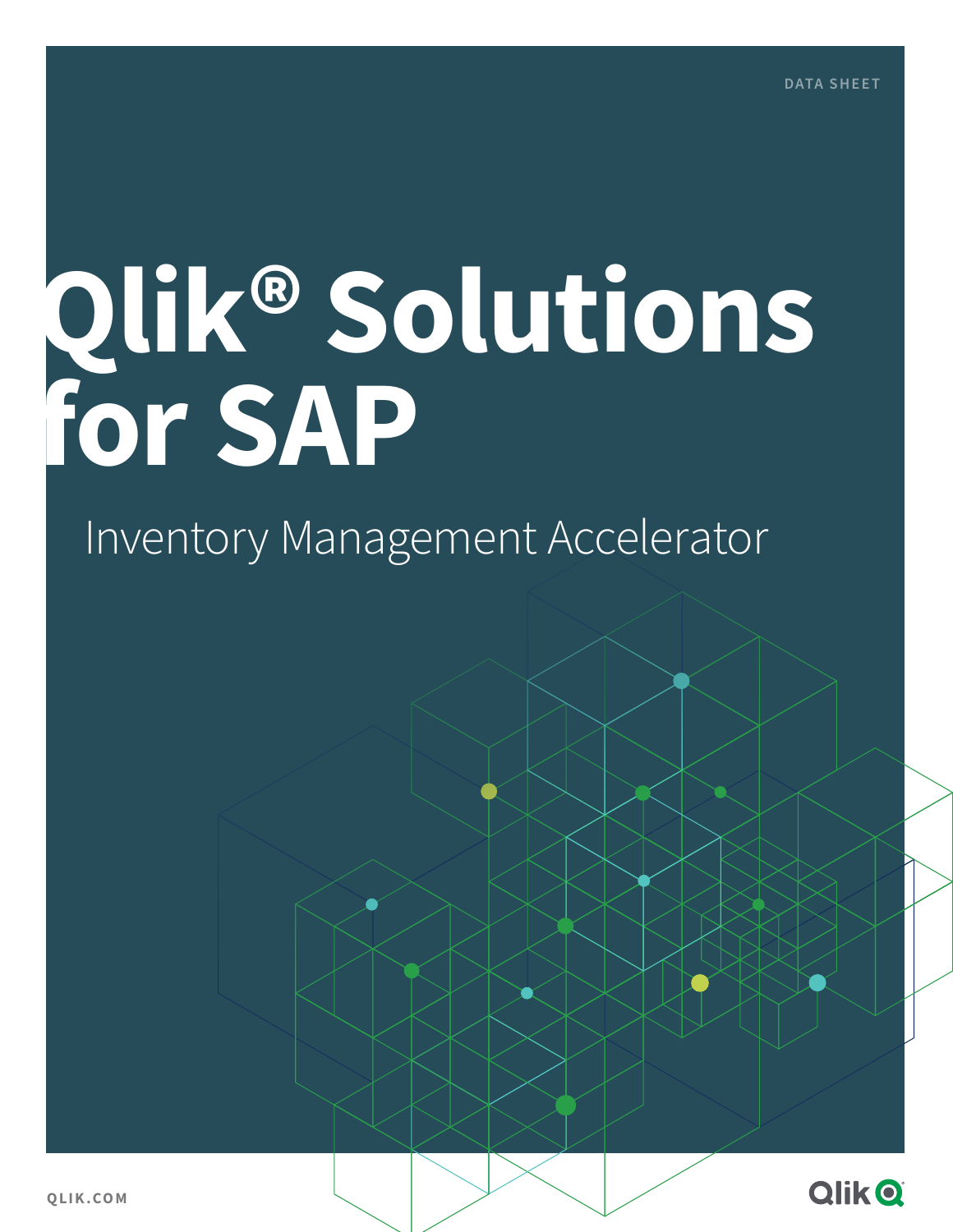Inventory management isn't easy. Your teams have to order and receive raw materials at warehouses or distribution facilities, issue stock into production and inspection processes, and then fulfill forecasted demand for finished goods. All important to business success since it directly impacts your customer experience and loyalty, your operational and working capital costs, and your sales growth.

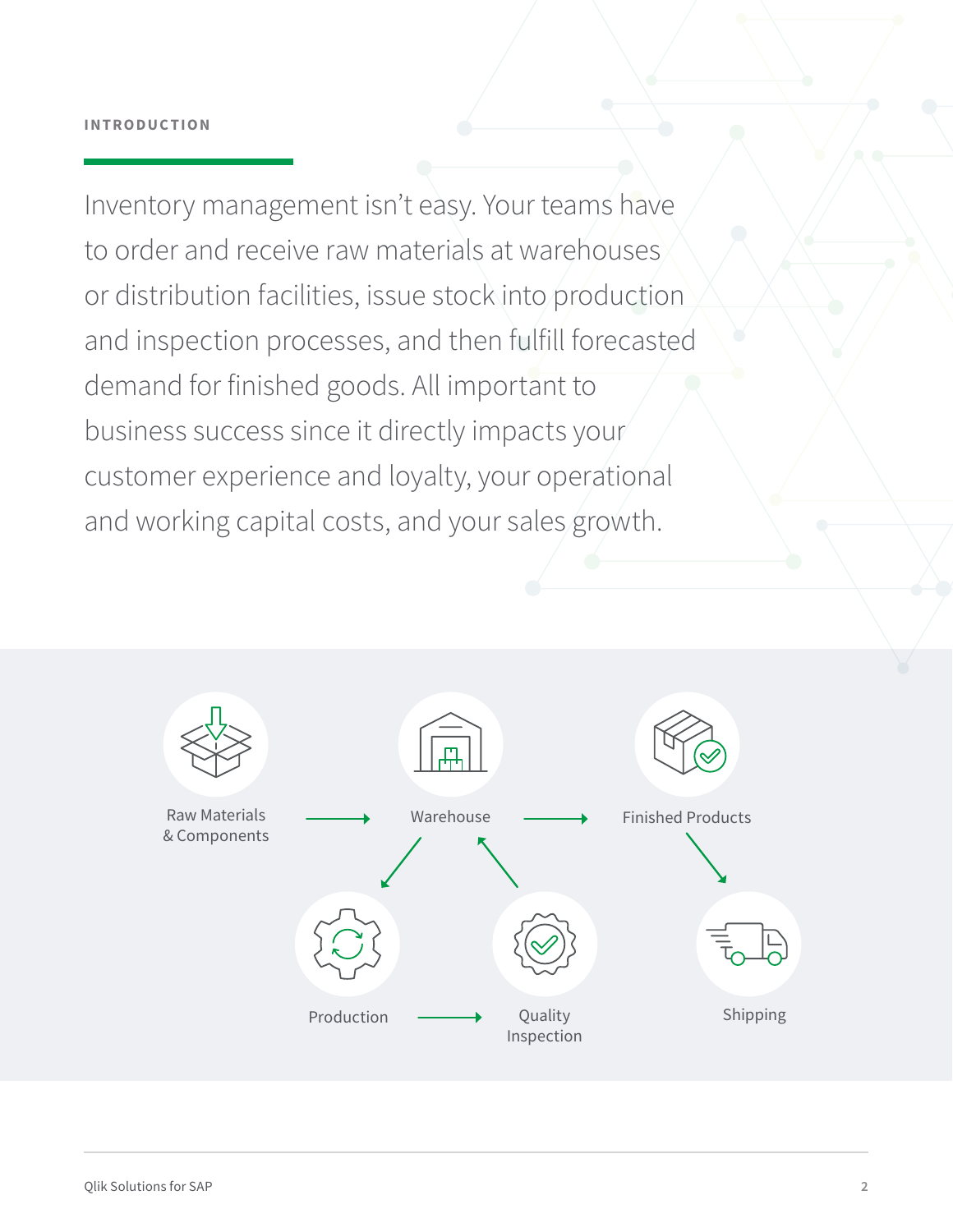For instance, lack of inventory can result in incomplete or delayed order fulfilment which turns into unhappy customers. Out-of-stock situations can impact both top-line sales growth and customer satisfaction. Excess inventory can tie up working capital or become outdated stock. In many industries, businesses maintain inventory levels around 7-18% of gross sales. For example, if a company had \$10 billion in sales and an inventory level of 10% of gross sales, that means there is \$1 billion sitting in inventory – a large amount!





But inventory management is complex. Between managing raw materials, in-production inventory, and finished goods – your business has tens of thousands of stock items to track. And you have to manage stock across multiple locations, time zones, and cost structures. However, this complexity also provides opportunity for competitive advantage.

To gain competitive advantage, business leaders need active intelligence from integrated up-to-date inventory data sitting in your SAP and non-SAP systems that can trigger immediate action. And combine that with modern inventory analytics that go beyond static reporting or dashboards. For example, using conversational analytics, intelligent alerts, and smart visualizations. Qlik can help accelerate this data integration and analytics modernization journey for SAP customers.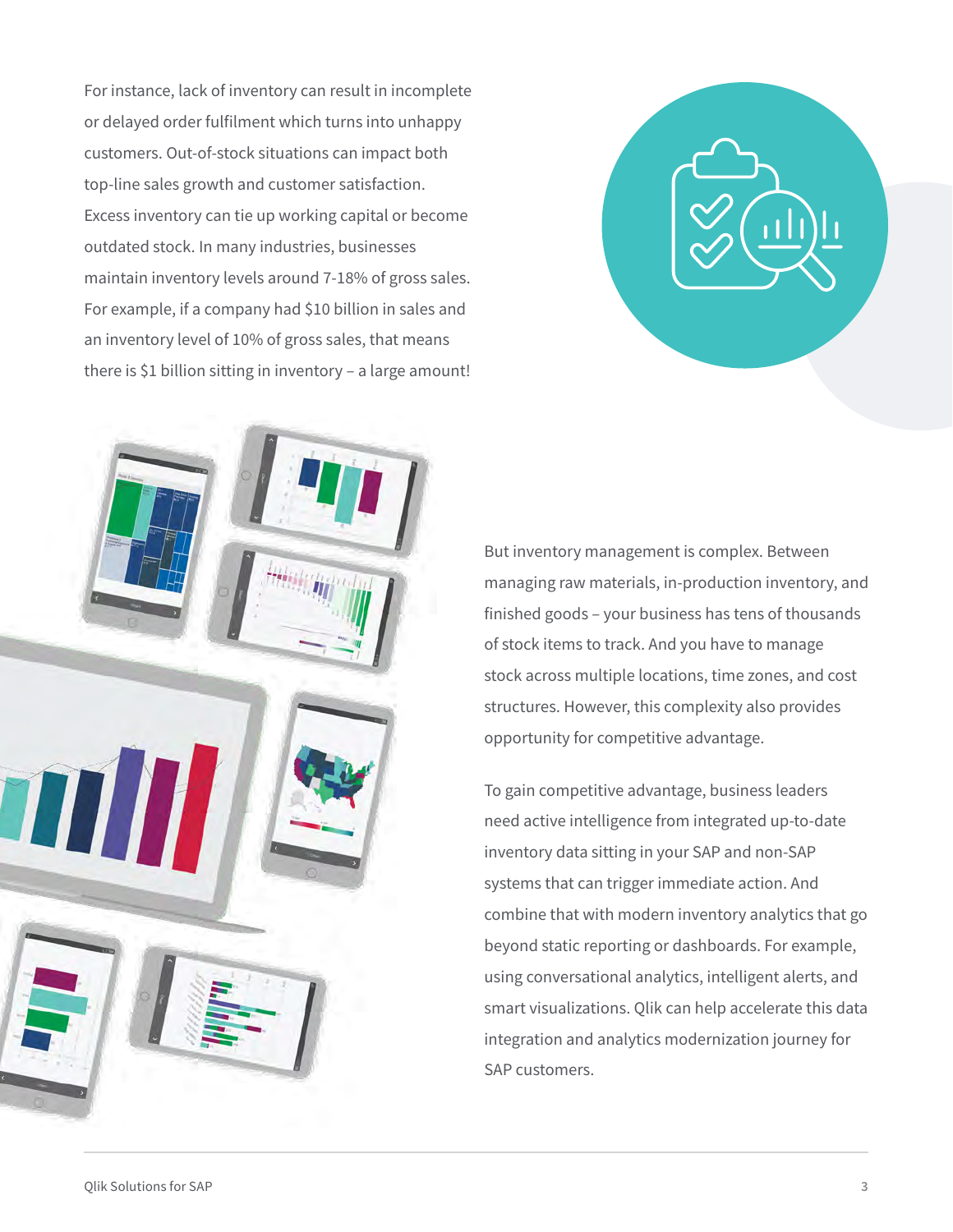### Qlik Solutions for SAP

Qlik can help you accelerate your journey to modern SAP inventory analytics solution and success with our industry-leading data integration and analytics platform, supplemented by solution accelerators and delivered by Qlik and Partner technical and business consulting experts.



#### **Qlik Platform**

Qlik's Data Integration and Data Analytics Platform is ideally suited to accelerate SAP data integration with modern analytics projects. It can integrate and make SAP data seamlessly available across diverse platforms and hybrid environments. That empowers inventory management decision makers across your business with data analytics that uncover hidden insights in their SAP data.

#### **Key Capabilities**

- Expand access to SAP data by automatically creating and updating a cloud or on-premise data warehouse that contains SAP master and transactional source data
- Automate the creation of analytics data models and associated code generation for SAP data transformation
- Establish an intelligent analytics data pipeline enabling the reflection of dynamic business content and logic
- Enable new insights and data science by allowing users to combine SAP inventory data with data from other trusted data sources
- Augment user abilities with AI-powered capabilities such as conversational analytics
- Notify decision makers using intelligent alerts when anomalies occur or business exceeds critical thresholds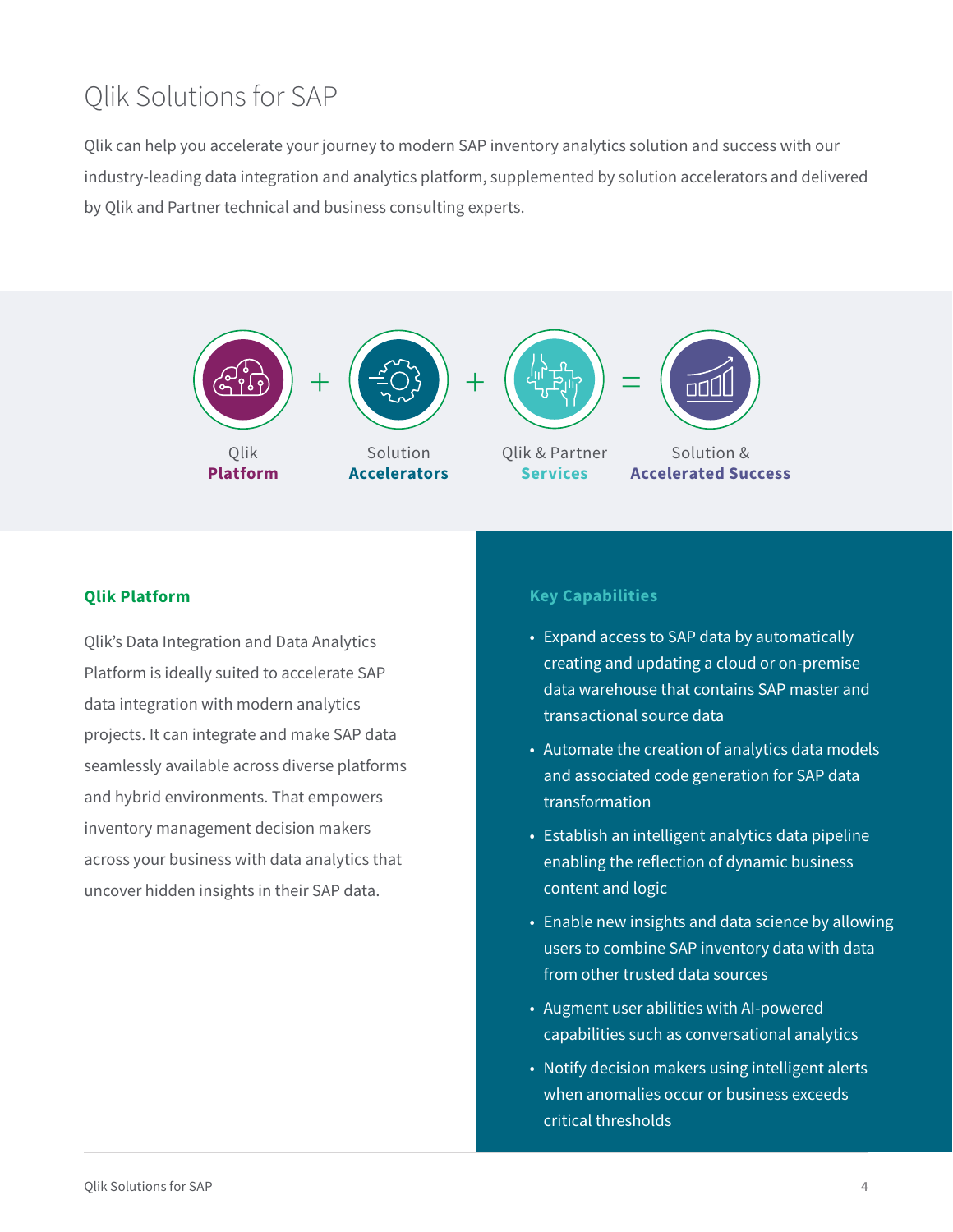#### **Solution Accelerators**

Working hand-in-hand with our technology partners – Snowflake, Amazon Web Services, Microsoft Azure, and Google Cloud – we've developed Qlik Inventory Management solution accelerators that build upon our proven data and analytics platform and enables you to:

#### **Accelerate your data modernization strategy**

- **•** Reduce implementation and testing time with pre-configured data integrations, business data models, and data analytics templates for inventory management
- **•** Accelerate time to insights by reducing the amount of effort and resources you had previously focused on manual data integration and preparation activities
- **•** Empower your business analysts and data scientists by decoding SAP source structures into analytics-ready data marts with thousands of data attributes and up-to-date inventory data
- **•** Provide near real-time executive reporting
- **•** Lower total cost of ownership (TCO) with cloud scale and increased automation

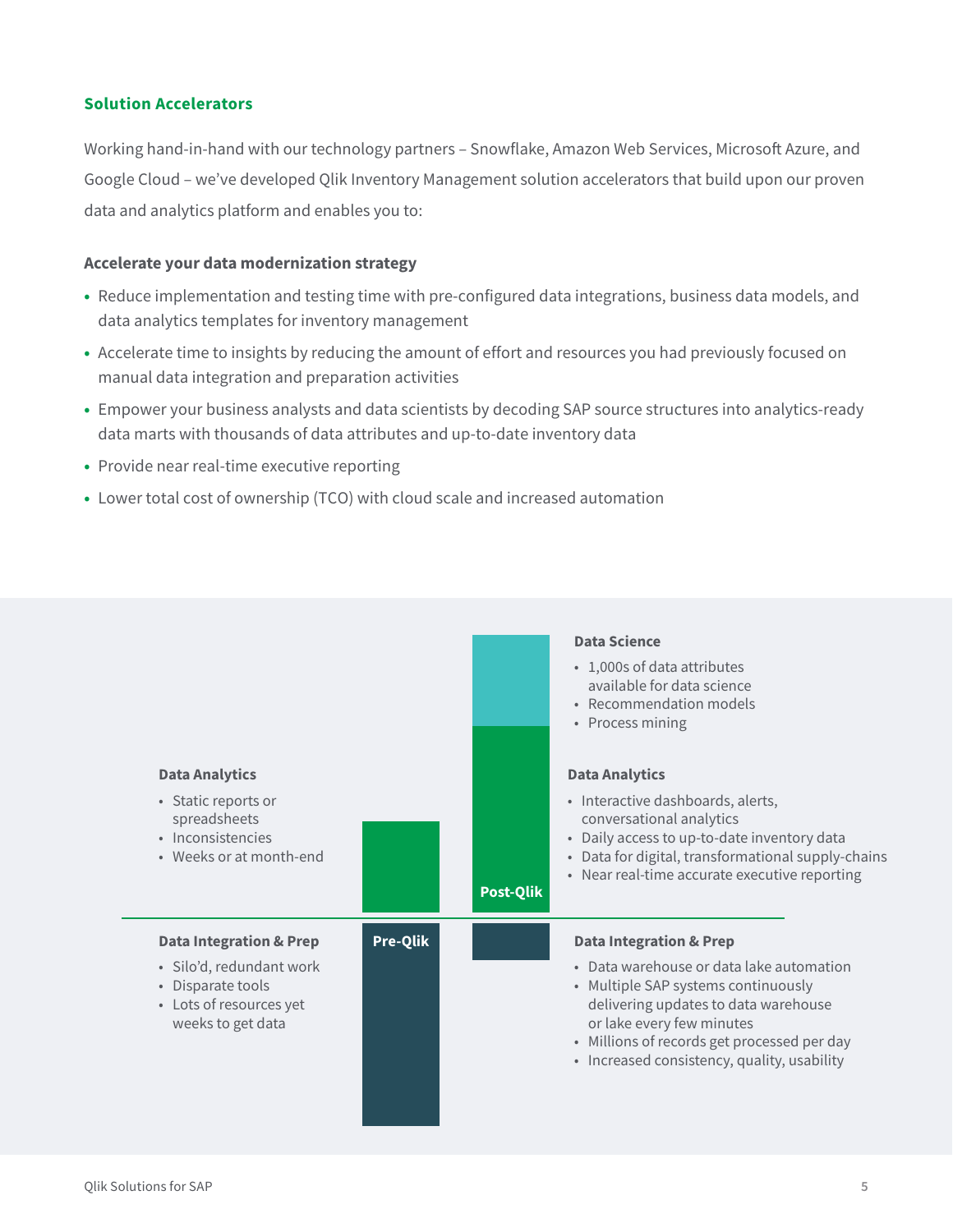#### **Increase inventory management efficiency and reduce costs**

- **•** Gain actionable insights into materials receiving and returns
- **•** Manage stock quality, inspections, and scrap to improve operating efficiencies
- **•** Identify inventory bottlenecks across locations and movements to improve Days Inventory On-hand
- **•** Improve Inventory Turnover by identifying slow-moving and fastmoving items as well as reasons why



#### **Qlik and Partner Services**

Qlik Consulting and our Partners maximize the value of your Qlik investment by empowering your organization with faster answers, more insights, and better outcomes. Our consultants are specialized, highly skilled professionals who know Qlik best and leverage best practices from thousands of engagements.



#### **Example KPIs and data delivered by Qlik solution accelerators**

#### **Receiving**

- Received Value, Number of Received Orders, Returned Value, Number of Returned Orders
- Analyze by Vendor, by Material, by Category, by Location, by Plant, etc.

#### **Quality Inspection**

- Quality Inspection Orders Received and Issued, Scrap Value
- Quality by Plant, by Vendor, by Material

#### **Stock On-Hand**

• Days Inventory On-Hand, Total Stock Value, Unrestricted Stock, Stock in-Transit, Blocked Stock, Stock in Quality Inspection

#### **Shipping**

• Inventory Turnover Ratio, Orders Shipped, Fast-Moving Items, Slow-Moving Items